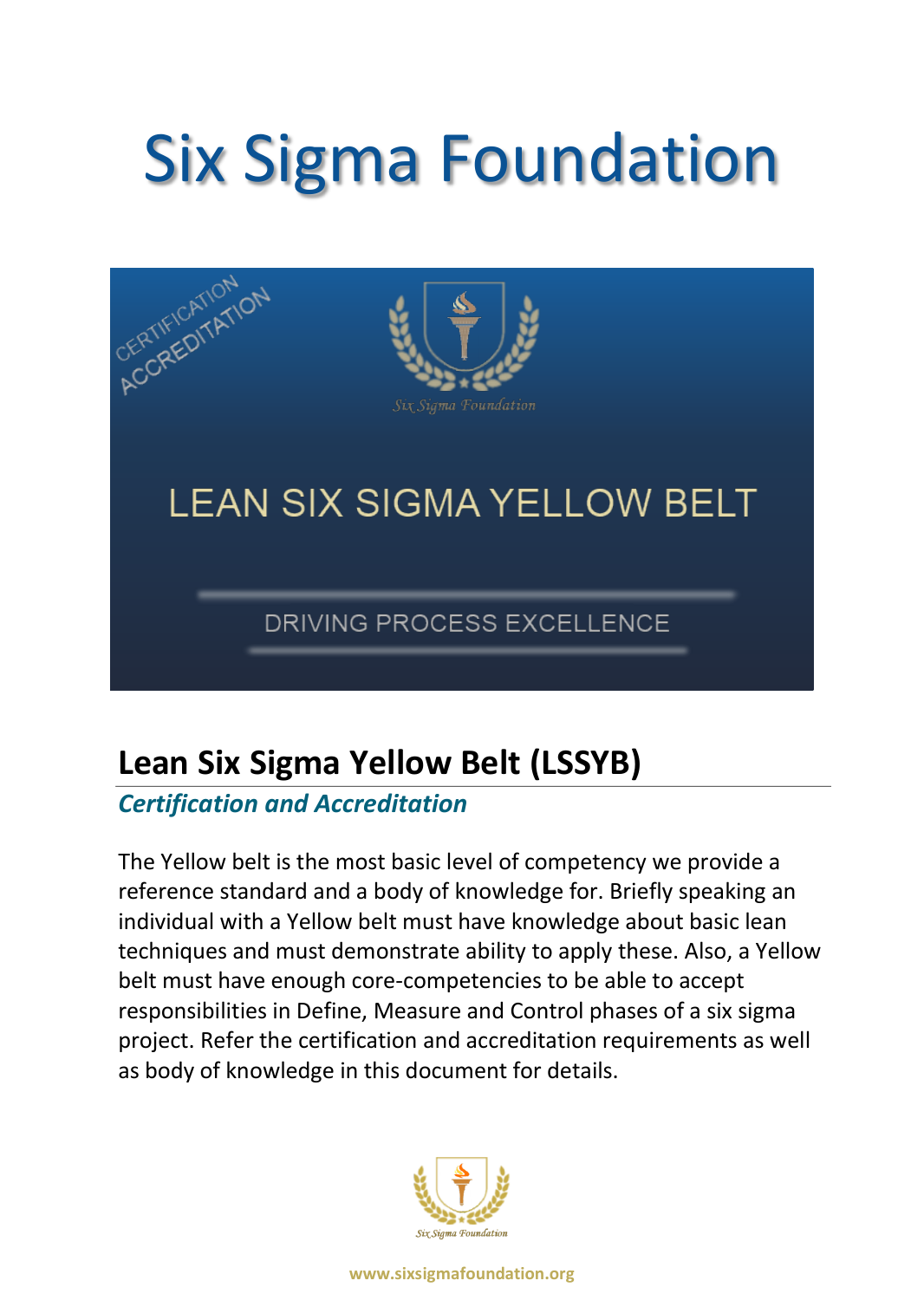## Prerequisites:

A Lean Six Sigma Yellow Belt Certification may be pursued by anyone looking forward to enhance their professional qualifications, and as such there are no restrictions on this basic program. SSF encourages any working professional to join this certification program to add value to their career and knowledge about quality processes.

## Certification and Examination Guidelines:

#### **1. General Requirements: Examination System**

- a. SSF Accreditation and compliance mandates an Online Exam System/Format.
- b. Exam Evaluation results need to be processed automatically without human intervention and results to be shared immediately with the candidate after the completion of the exam.
- c. Exam questions need to be randomized per student by the system, i.e.; if 5 students are appearing for the exam from same location/connection they must all be served questions in 5 different orders.
- d. Exam Questions bank needs to comply with SSF Exam focus requirements.
- e. Questions Answer format needs to be MCQ and True/False type.
- f. In Cases of Project Work Evaluation, records of project work must be stored for a duration of 180 days from the final project evaluation with the SSF ATI. (Accredited Training Institute)
- g. Exam results (final score for a candidate) must be stored for a minimum duration of 360 days from the date of examination.

#### **2. General Requirements: Proctoring and others**

- a. The Examination must be proctored for the entire duration.
- b. Candidate identity must be checked/confirmed prior to examination.
- c. Cell phone use is not to be allowed except for connecting to Wi-Fi hotspot.
- d. Permissible notes allowed are lookup tables and basic reference tables.
- e. Use of calculators and stats software for complex calculations or graphical needs is allowed.
- f. Proctor must confirm that only permissible program types like anti-virus, antimalware, software firewalls and essential OS services are being run on the systems of candidates apart from the web-browsers (for connecting to exam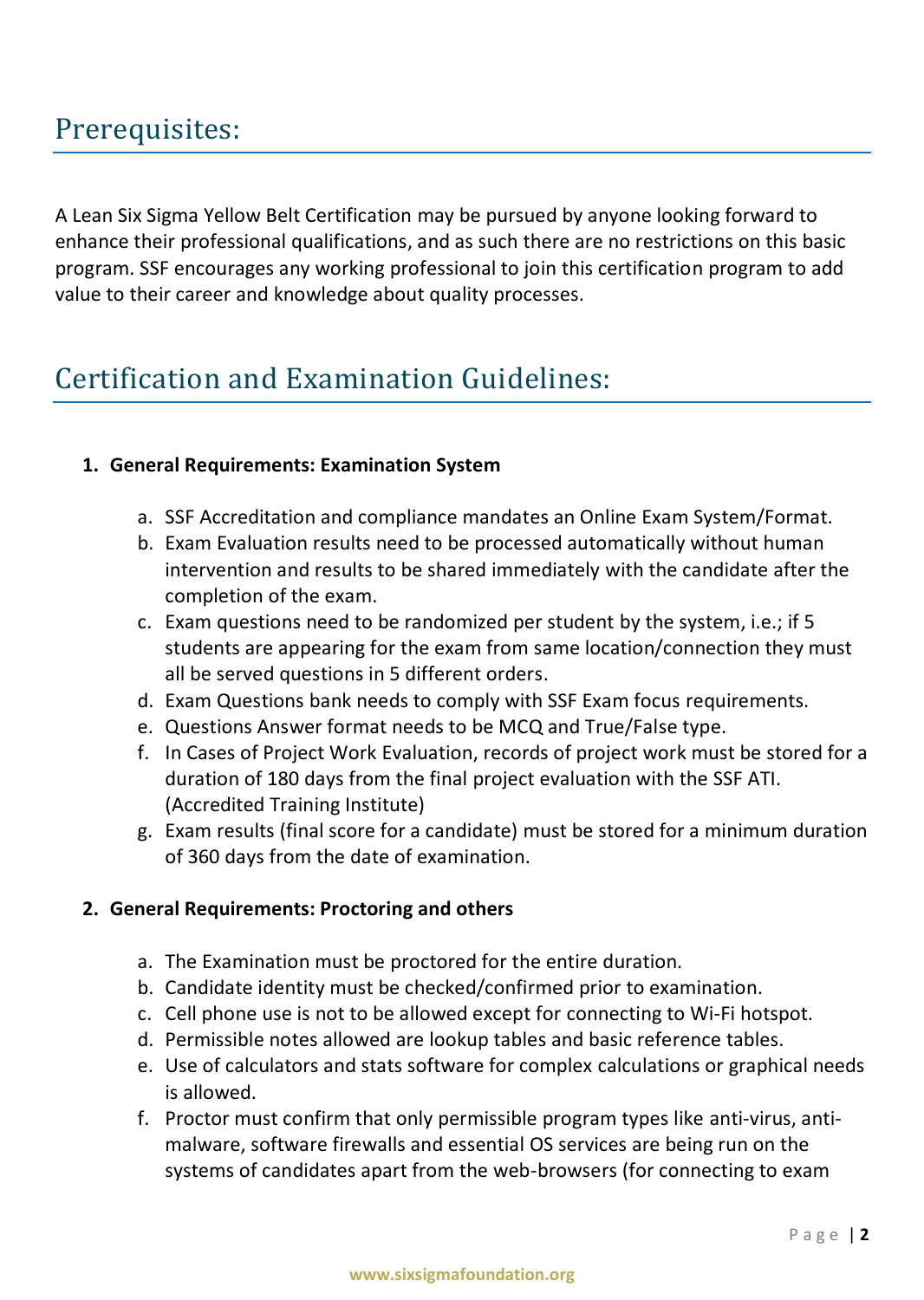portal only; no web-search allowed on the side) for the duration of the exam. Use of any chat-based, social-media platform applications are especially nonpermissible during exam.

- g. Proctor must not allow discussions between candidates for the duration of the exam, as must he/she ensure no group-work or cheating methods are being employed by candidates.
- h. Breaks upto 5 mins at a time may be allowed by Proctor per each hour of the exam (but none before first 30 minutes from the start of the exam) **with the express condition** that a candidate will have to forgo the allowance to change/review answers for any/all questions after returning from the break.
- i. In cases where proctoring is having to be done online via a webcam, the candidates must additionally ensure they are not looking off-screen too much or leave web-cam view or interact with other persons for the duration of the exam. A proctor is well within his/her rights to suspend the exam in case of such types of suspicious behavior by candidates. Further the onus for serving a stable webcam video-feed (minimum 15fps) to the online-proctor from their end is the responsibility of the candidate to comply with remote/online proctoring cases.

#### **3. Specific Requirements: LSSYB Certification and Accreditation**

- a. For LSSYB certification, a minimum 20 hours of training is mandated for the SSF approved curriculum considering an average class/batch size of 20 students. Relaxation in this criterion is considered for scenarios with lesser batch sizes for an ATI's accreditation requirements at a standard 10% time reduction allowed for batch size of 10 and less and, similarly a reduction of 20% for batch size of 5 or less (including one-on-one sessions). For example, an ATI accepting a batch size of 9 students must still provision for 18 hours of training.
- b. Modes of Training allowed are purely Offline or purely Online or Blended (online sessions mixed with offline); however, minimum Instructor Led Hours (live training sessions, and not just videos) need to be provisioned for atleast 50% of the total training duration.
- c. Maximum average batch size (3 sessions in a row) considered acceptable by SSF for LSSYB Accreditation is 30 for Offline Training Sessions and 20 for Online Sessions and Blended Sessions.
- d. Only for The LSSYB level exam the proctors may allow use of reference material used during training following an open-book exam model.
- e. The LSSYB exam must have 40 questions to be attempted in 60 mins (1 hr.) at an average/mean time of 90 seconds or 1.5 mins per question.
- f. Pass percentage considered for certification is a score of 60% or above in the exam.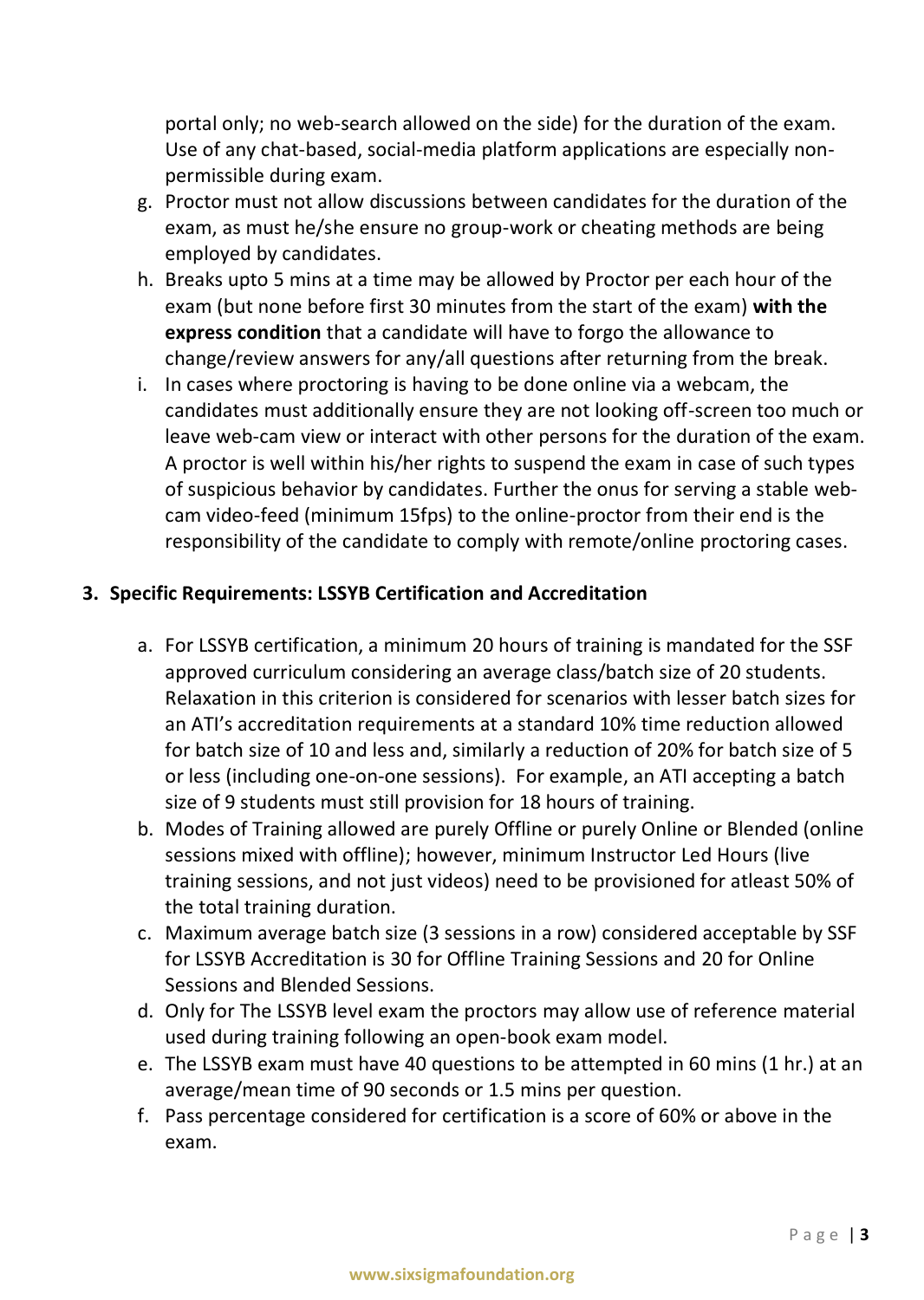

## **Lean Six Sigma Yellow Belt**

#### *Body of Knowledge*

The minimum recommended Body of Knowledge that any ATI needs to be compliant with for Accreditation with the SSF Lean Six Sigma Yellow Belt Level of Certification. Our unique approach to the BOK was designed as a necessary requirement to our equally unique approach of validating SSF ATI's certification exams to democratize Accredited Lean Six Sigma Certifications by reducing costs incurred in training highly competent people resources by organizations.

## Curriculum Focus Areas:

The List of recommended (essential) topics to be covered as part of an SSF ATI's Lean Six Sigma Yellow Belt certification training curriculum.

#### **1. Lean**

#### a. **Lean**

- i. Lean History and the TPS (Toyota's role)
- ii. Understanding Lean Fundamentals and Importance of Lean
- iii. How Lean and Six Sigma Work together
- iv. 7 Wastes of Lean
- v. 3M in Lean
- vi. 5S with Audits
- vii. Ishikawa Diagrams
- viii. Kaizen, PDCA cycle and concepts of continuous improvements
	- ix. Non-SPC Control Technique: Poka-Yoke

#### **2. Six Sigma via DMAIC Lifecycle**

#### a. **Define**

- i. Understanding Customer Requirements
- ii. Basics like VOC, VOB, COQ, COPQ etc.
- iii. Understanding the six-sigma breakthrough equation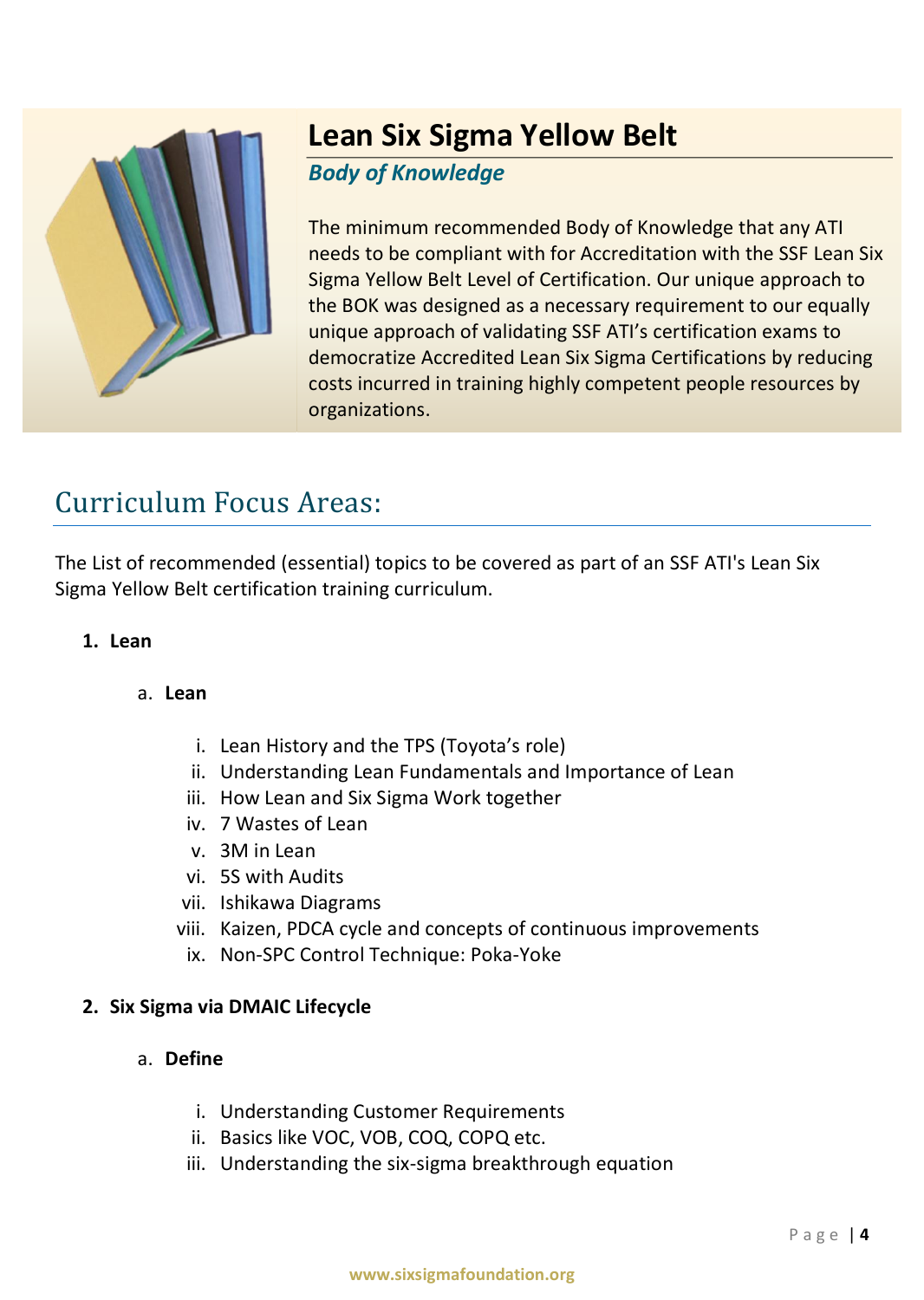- iv. Developing CTQs
- v. Process Mapping Fundamentals
- vi. SIPOC Analysis
- vii. Project Charter Development

#### b. **Measure**

- i. Data types and Data Distributions
- ii. Detailed focus on Normal Distribution (3-sigma rule, CLT etc.)
- iii. Measurement System Analysis: Difference between Accuracy, Precision;
- iv. Measurement System Analysis: Types of Errors viz: Bias, Linearity, Stability etc. with their impact
- v. Measurement System Analysis: Gage R&R, Attribute Agreement Analysis
- vi. Data Collection Plan
- vii. Six Sigma History
- viii. Six Sigma Levels (Understanding DPMO, DPO, DPU etc.)
	- ix. Baselining Process Performance: Capability and Levels, Sigma Levels and Yield with related Metrics

#### c. **Analyze**

- i. General Intro
- ii. Descriptive Statistics\*
- iii. Basic Graphical Analysis via simple graphs like Pareto Plots, Scatter Diagrams etc.\*

\* These topics are being provided for reference and need of coverage, but may be covered in an earlier phase as well

#### d. **Improve**

i. General Intro

#### e. **Control**

- i. SPC vs. Non-SPC Techniques
- ii. Types of Control Charts and their Fundamentals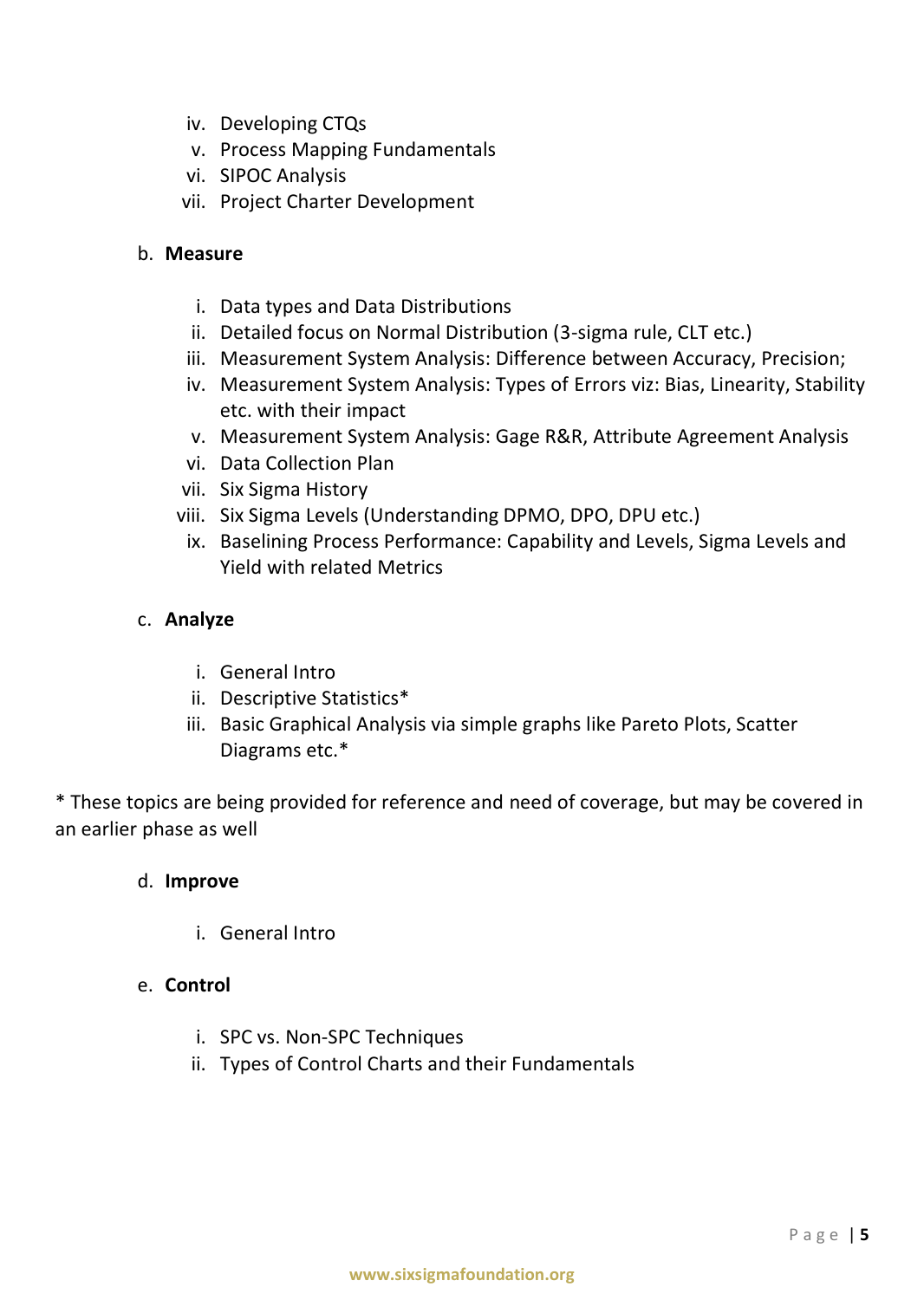## Exam Focus Areas:

Exam focus areas are those from where questions are deemed mandatory, so as to ascertain a student's comprehension for key (and minimal) expected knowledge areas along with demonstrable practical ability in order to attain a SSF Lean Six Sigma Yellow Belt Certification from a SSF Accredited Training Institute. This is a less exhaustive list than the Curriculum Focus Area list and is designed primarily to serve as a basic-guideline to validate the exam questionnaires as per SSF norms. On the whole though, the examination system and methodology for SSF ATIs is another area which gets validated separately for accreditation purposes by SSF, which Includes the online examination mechanism, proctoring controls, as well as the Bloom's Taxonomy (cognitive domain) Level expected to be evaluated in an objective manner in addition to the Exam Focus areas (and weightage of questions).

#### **1. Lean**

#### a. **Lean**

- i. Mandatory Question Areas: Lean Methods 5S, A3, Concepts of continuous improvements (PDCA cycle and Kaizen).
- ii. Overall Area weightage: 15%
- iii. Bloom's Taxonomy (2001 revision) Level: Understand (Maximum Targeted Level for this Area)

#### **2. Six Sigma via DMAIC Lifecycle**

#### a. **Define**

- i. Mandatory Question Areas: VOC, VOB, COQ, COPQ etc.; Developing CTQs
- ii. Overall Area weightage: 25%
- iii. Bloom's Taxonomy (2001 revision) Level: Apply (Maximum Targeted Level for this Area)

#### b. **Measure**

- i. Mandatory Question Areas: Data types, Six Sigma History, Six Sigma Levels and Baselining Process Performance, Measurement System Analysis
- ii. Overall Area weightage: 30%
- iii. Bloom's Taxonomy (2001 revision) Level: Analyze (Maximum Targeted Level for this Area)